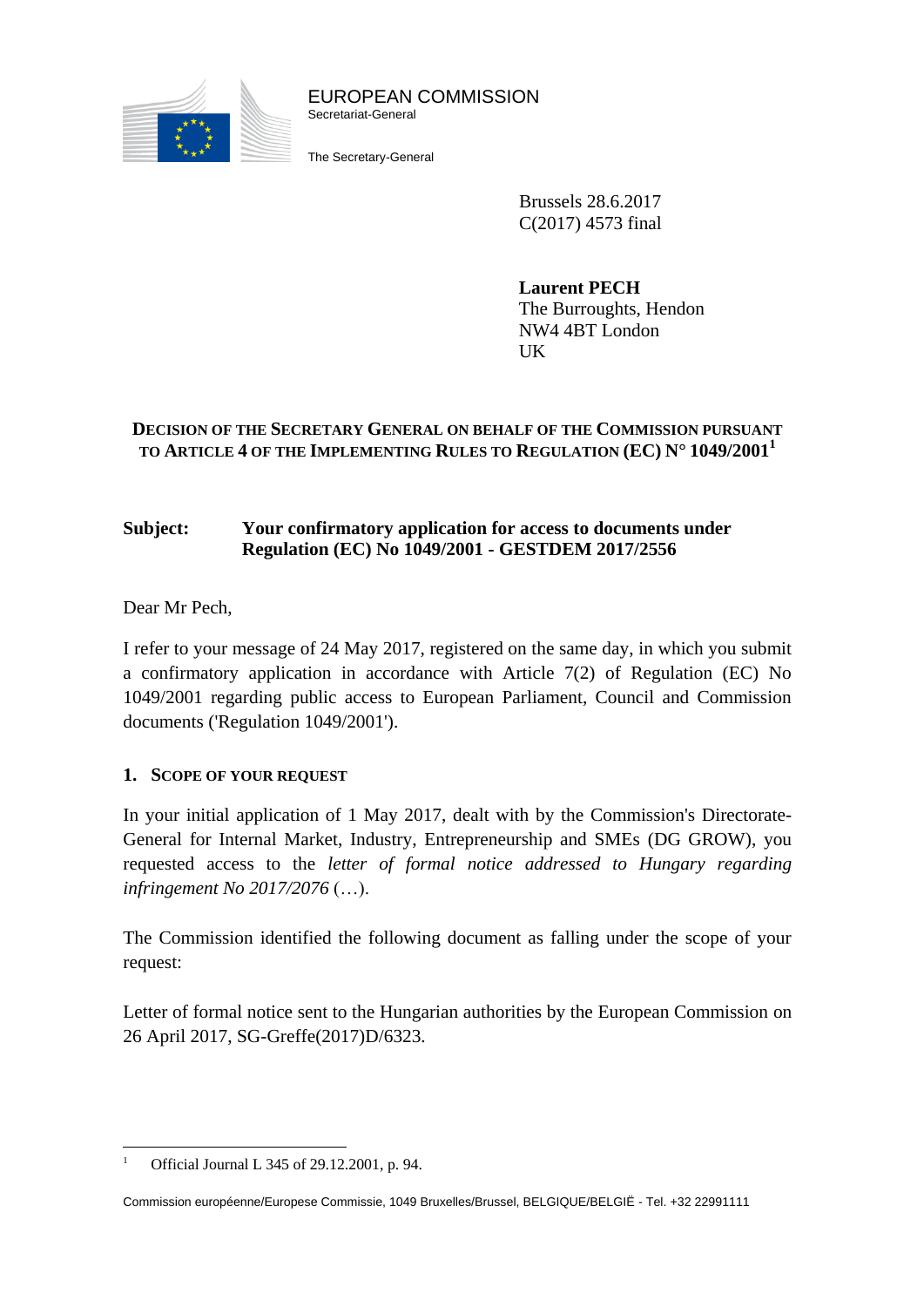In its initial reply of 17 May 2017, DG GROW refused access to the above-mentioned document, based on the exception provided for in Article 4(2), third indent (protection of the purpose of investigations) of Regulation 1049/2001.

Through your confirmatory application you request a review of this position and present a series of arguments supporting your request. These will be addressed in the respective parts of this decision.

#### **2. ASSESSMENT AND CONCLUSIONS UNDER REGULATION 1049/2001**

When assessing a confirmatory application for access to documents submitted pursuant to Regulation 1049/2001, the Secretariat-General conducts a fresh review of the reply given by the Directorate-General concerned at the initial stage.

Following this review, I regret to inform you that I have to confirm the initial decision of DG GROW to refuse access, based on the exception of Article 4(2), third indent (protection of the purpose of inspections, investigations and audits) of Regulation 1049/2001, for the reasons set out below.

# **2.1 Protection of the purpose of inspections, investigations and audits**

Article 4(2), third indent of Regulation 1049/2001 provides that [t]*he institutions shall refuse access to a document where disclosure would undermine the protection of the purpose of inspections, investigations and audits, unless there is an overriding public interest in disclosure.* 

The document to which you request access forms part of the administrative file NIF 2017/2076, opened in accordance with the procedure laid down in Article 258 TFEU, which consists of two consecutive stages, the administrative pre-litigation stage and the judicial stage before the Court of Justice. The purpose of the pre-litigation procedure is to allow the Member State to put an end to any alleged infringement, to enable it to exercise its rights of defence and to define the subject-matter of the dispute with a view to bringing an action before the Court<sup>2</sup>. The infringement proceedings in the abovementioned case are open and ongoing.

In your confirmatory application, you refer to the public announcements of the representatives of the Hungarian government, which underline that the latter *will not comply with the Commission's letter of formal notice and is in fact waiting for the Commission to initiate legal action before the Court of Justice.* You also refer to the argumentation used by DG GROW in its initial reply, according to which public disclosure of the document concerned would affect the climate of mutual trust between the Commission and the Hungarian authorities. According to your confirmatory application, [t]*here is no climate of mutual trust between Hungary and the Commission*.

 $\overline{a}$ 2 Judgment of the Court of 10 December 2002 in case C-362/01, *Commission v Ireland*, (ECLI:EU:C:2002:739), paragraph 18.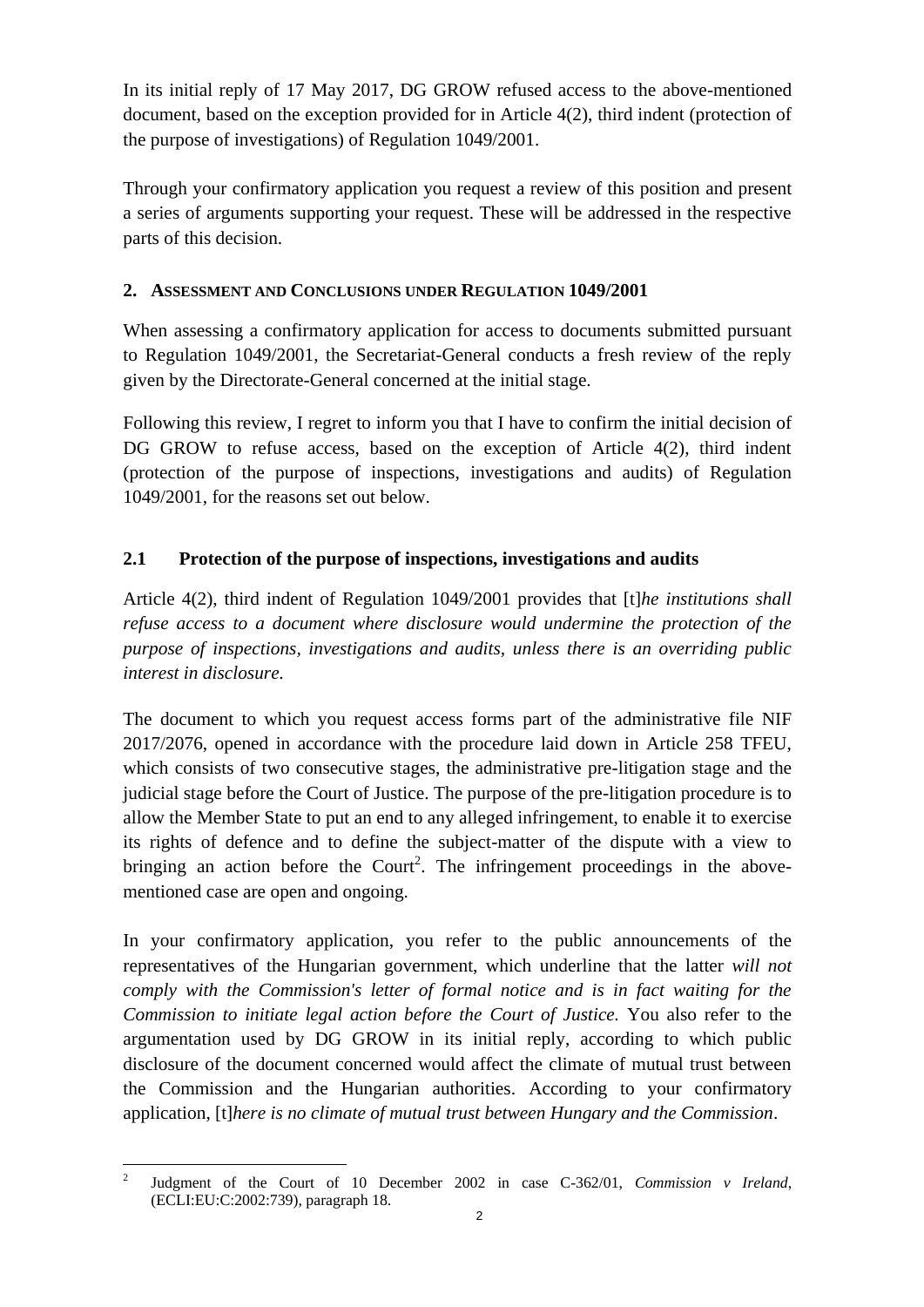In support of this view, you point out at [u]*nprecedented publication by the Commission of a response to the Hungarian National Consultation known as 'Stop Brussels'.* You underline that [i]*n its answer, the Commission emphasised that 'several of the claims and allegations made in the consultation are factually incorrect or highly misleading'*. Consequently, in your view, [t]*he Commission erred in arguing that there is a need to preserve* [the climate of mutual trust] *by non-disclosing the requested document.* 

Despite the position of Hungarian authorities expressed in its public announcements, I still consider that it is Commission's obligation to endeavour that the climate of mutual trust is ensured and maintained in this case.

In this context, public disclosure of the document requested would not help to ensure such trust especially during a period that Hungary, pursuant the procedure provided for in Article 258 TFEU, has been given the opportunity to submit its observations on the matter. Consequently, such disclosure would make the dialogue with Hungary even more difficult and would also hinder the Commission in taking a decision in this file and regarding the follow-up to these infringement proceedings, free from undue outside interference.

It needs to be emphasised that the pre-litigation procedure has a strictly bilateral character, which clearly differs from participation in public consultations. In the light of the above, the publication, by the Commission, of its reply to the public consultation launched by the Hungarian authorities does not in any way prejudge the possibility for the Commission to withhold documents forming part of the bilateral procedure between the Commission and Hungary.

As in the case of other infringement proceedings, it is the Commission's intention in this case to settle the dispute within the framework of the ongoing infringement proceedings, preferably without having to refer the case to the Court of Justice. Even in cases such as the one at hand, where it appears that the Member State is not willing to settle the dispute during the pre-litigation stage, the Commission is still required by the Treaty to give the opportunity to the Member State to defend itself in the framework of a strictly bilateral procedure. The public disclosure of the document concerned would signal to the Hungarian authorities that the Commission does not protect the integrity and the bilateral character of the procedure.

The need to protect documents forming part of ongoing infringement proceedings from disclosure has been recognised by the Court of Justice in its *LPN* judgment, where it ruled that a general presumption of non-disclosure of documents in relation to the prelitigation stage exists: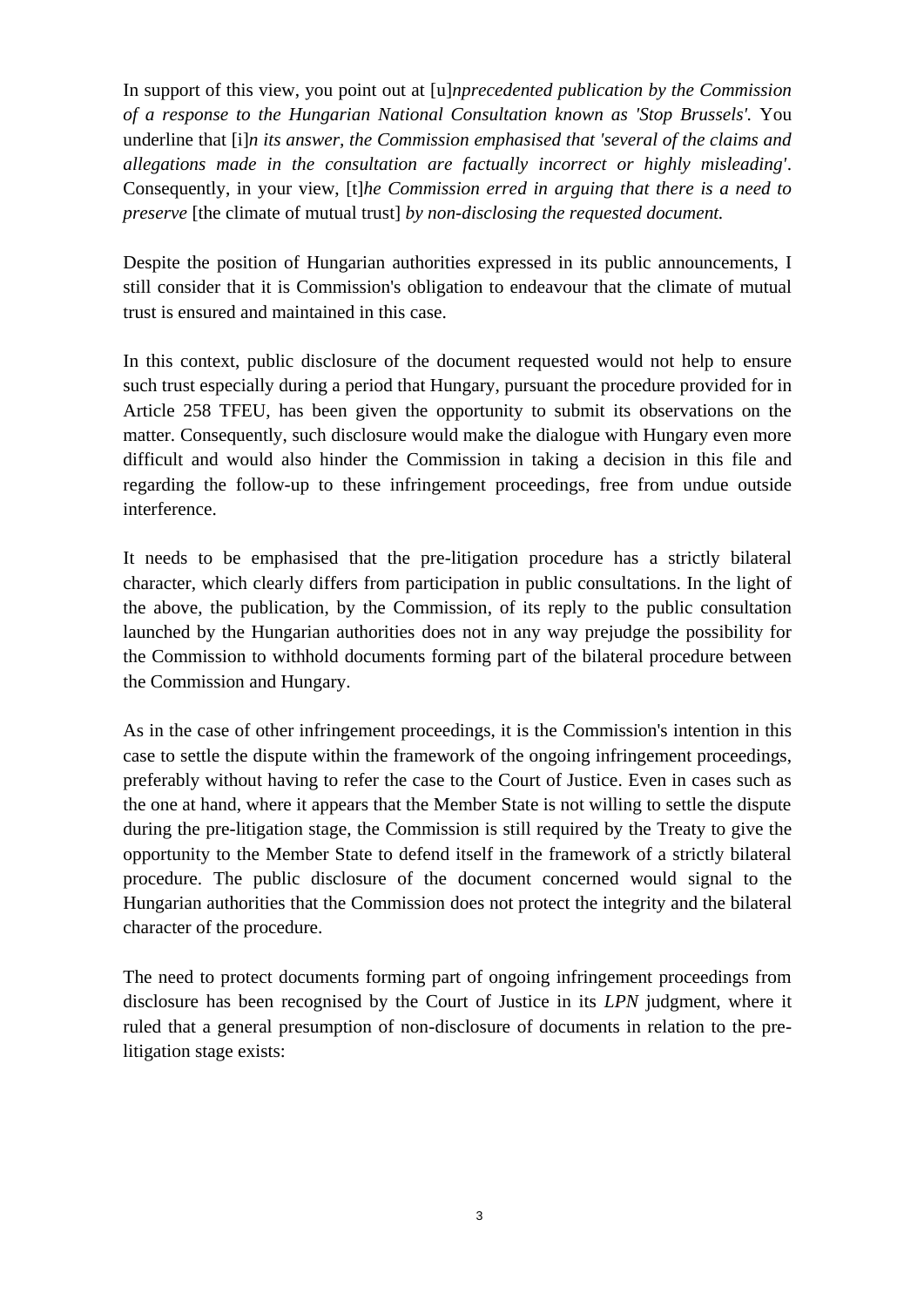*[I]t can be presumed that the disclosure of the documents concerning an infringement procedure during its pre-litigation stage risks altering the nature of that procedure and changing the way it proceeds and, accordingly, that disclosure would in principle undermine the protection of the purpose of investigations, within the meaning of the third indent of Article 4(2) of Regulation No 1049/2001*<sup>3</sup> *.*

With this judgment the Court of Justice confirmed the earlier judgment of the Court of First Instance (now: the General Court) in *Petrie*, where it ruled that the Member States are entitled to expect the Commission to guarantee confidentiality during investigations which might lead to an infringement procedure, and that this protection continues up until the delivery of the Court judgment<sup>4</sup>.

I would like to also point out that, in *ClientEarth* judgment, the General Court ruled that in case of documents covered by a general presumption (such as the one in the case at hand) *it was sufficient for the Commission to establish whether that general presumption should apply to all the documents concerned, without it necessarily being required to undertake a specific and individual prior examination of the content of each of those*  documents<sup>5</sup>.

Having regard to the above, I consider that public access to the document requested has to be refused, as there is a general presumption that its disclosure would undermine the protection of the objectives of investigation activities protected by Article 4(2), third indent of Regulation 1049/2001.

#### **3. NO OVERRIDING PUBLIC INTEREST IN DISCLOSURE**

The exception laid down in Article 4(2), third indent of Regulation 1049/2001 must be waived if there is an overriding public interest in disclosure. Such an interest must, firstly, be public and, secondly, outweigh the harm caused by disclosure.

In your confirmatory application you point to the importance of case 2017/2076 and the public interest it attracts. In this context, you refer to the fact that launching this infringement case was announced by First Vice-President Timmermans in the European Parliament. You also invoke the resolution of the European Parliament and the Council of Europe denouncing the new Hungarian Higher Education law. This, in your view, constitutes an overriding public interest outweighing the need to protect the purpose of the ongoing investigation protected under the exception in Article 4(2), third indent of Regulation 1049/2001.

 $\overline{a}$ 3 Judgment of the Court (Fifth Chamber) of 14 November 2013 in joint cases C-514/11 P and C-605/11 P, *Liga para a Protecção da Natureza (LPN) v Commission,* (ECLI:EU:C:2013:738), paragraph 65.

<sup>4</sup> Judgment of the Court of First Instance (Fourth Chamber, Extended Composition) of 11 December 2001 in case T-191/99, *David Petrie, Victoria Jane Primhak, David Verzoni and Others v Commission of the European Communities,* (ECLI:EU:T:2001:284), paragraph 68.

<sup>5</sup> Judgement of the General Court (Sixth Chamber) of 13 September 2013 in case T-111/11, *ClientEarth v European Commission*, (ECLI:EU:T:2013:482), paragraph 75.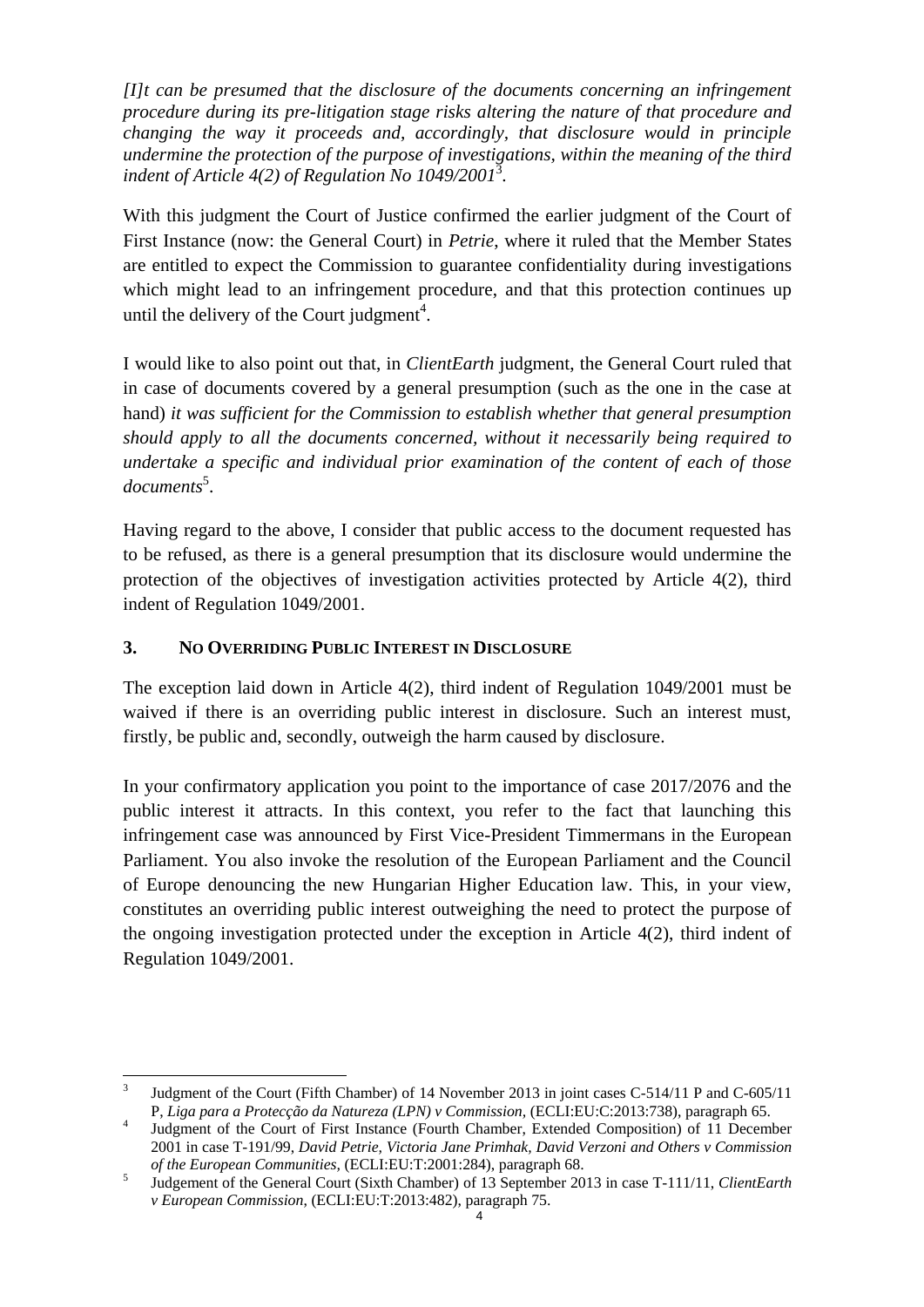You therefore seem to base the alleged existence of an overriding public interest on a general need for public transparency, linked to interest of the public in the highly controversial subject matter of case 2017/2076.

In this context, I would like to refer to the judgment in the *Strack* case<sup>6</sup>, where the Court of Justice ruled that, in order to establish the existence of an overriding public interest in transparency, it is not sufficient to merely rely on that principle and its importance. Instead, an applicant has to show why in the specific situation the principle of transparency is in some sense especially pressing and capable, therefore, of prevailing over the reasons justifying non-disclosure<sup>7</sup>.

In my view, such a pressing need has not been substantiated in this case. I certainly understand that, given the subject matter of the case, which can be considered as controversial, there can indeed be a public interest in obtaining information about the ongoing proceedings. However, I consider that that need has already been satisfied by the information which has already been made public in the press in this respect. In any case, I consider that in this case, any possible public interest in obtaining access to the document requested cannot outweigh the public interest in protecting the purpose of the ongoing investigation falling under the exceptions provided for in the third indent of Article 4(2) of Regulation 1049/2001.

In consequence, I consider that in this case there is no overriding public interest that would outweigh the interest in safeguarding the protection of the purpose of investigations protected by Article 4(2) third indent of Regulation 1049/2001.

# **4. PARTIAL ACCESS**

I have also examined the possibility of granting partial access to the requested document in accordance with Article 4(6) of Regulation (EC) No 1049/2001. However, partial access is not possible considering that the document concerned is covered in its entirety by the exceptions under the third indent of Article 4(2) of Regulation 1049/2001.

The Court of Justice confirmed in its judgement in case  $T-456/13^8$  that the general presumption of non-disclosure, covering the entirety of the case file, excludes the possibility to grant partial access to that file by releasing individual documents included therein.

 $\overline{a}$ 

<sup>6</sup> Judgment of the Court of Justice of 2 October 2014 in case C-127/13 P, *Strack v Commission*, (ECLI:EU:C:2014:2250), paragraph 128.

<sup>7</sup> Idem, paragraph 129.

<sup>8</sup> Judgement of General Court (Fourth Chamber) of 25 March 2015 in case T-456/13, *Sea Handling SpA v Commission*, (ECLI:EU:T:2015:185), paragraph 93.